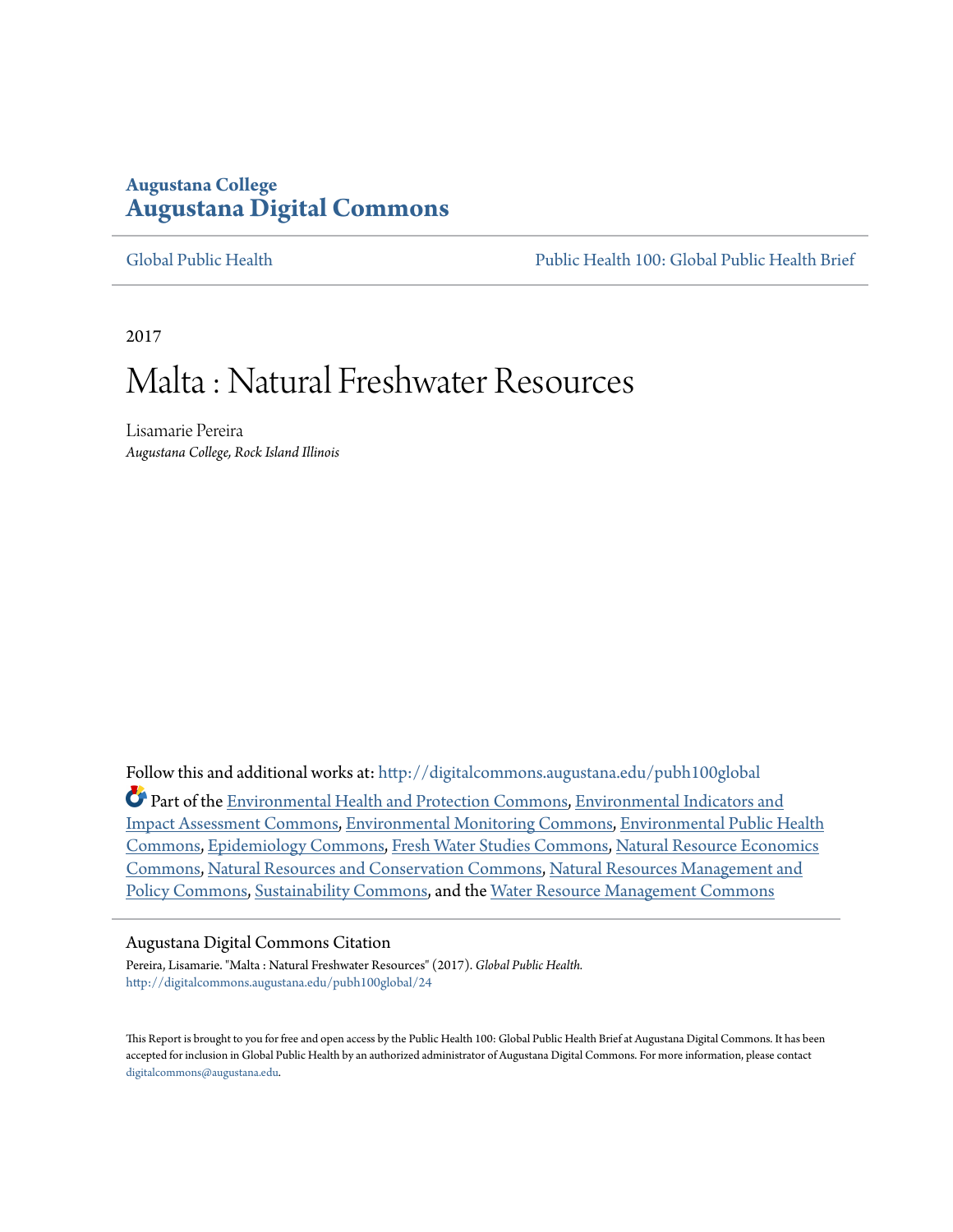#### **1. Background**

The Maltese are an indigenous group to Malta, which is a small country in Europe home to roughly "419,000 people" (Malta Population). It is considered a high income country, who has a Democratic Republic government with a unicameral House of Representatives. Maltesians also practice Roman Catholicism. Some challenges that Malta faces is poor air quality, decreased protection of habitats and species, and the main challenge that will be focused on, limited natural freshwater resources. Malta is a popular tourist attraction. With the country being so heavily populated, that would imply a large use of transportation. The use of cars, busses, etc. pollutes the air, decreasing the air quality. Due to poor air quality, Malta's ecosystem in being affected as well.



### **2. Limited Natural Freshwater Resources**

A vital issue Malta has been facing for over a decade is limited natural freshwater resources. Currently, Malta uses aquifers to obtain freshwater. The aquifers used to provide sufficient amounts of freshwater, but within the last few decades,

"aquifers are under pressure from overabstraction" (*Malta: Confronting Water*). For those of you who are unsure, an aquifer is "any geological formation containing or conducting ground water, especially one that supplies the water for wells, springs, etc" (Dictionary.com). Because of this issue, all of Malta is affected, as well as neighboring countries where Malta is trying to retrieve freshwater from. Due to over-abstraction, it leads to the risk of, "destroying Malta's capacity to store freshwater. Overabstraction is slowly reducing the volume of freshwater in the lenses" (2). In other words, the volume of freshwater that is being obtained is shrinking, resulting in less freshwater. In Figure 2, the graph represents the total water abstraction for public water supply in multiple countries in 2015. As you can see, Malta obtains the least amount of water compared to countries such as Italy or Norway.



October 20, 2017, from [http://ec.europa.eu/eurostat/st](http://ec.europa.eu/eurostat/statistics-explained/index.php/File:Total_fresh) [atistics](http://ec.europa.eu/eurostat/statistics-explained/index.php/File:Total_fresh)[explained/index.php/File:Total\\_f](http://ec.europa.eu/eurostat/statistics-explained/index.php/File:Total_fresh) [resh](http://ec.europa.eu/eurostat/statistics-explained/index.php/File:Total_fresh) water\_abstraction\_for\_public\_w ater\_supply,\_2015\_(m%C2%B3\_per\_inh

abitant) V4.png